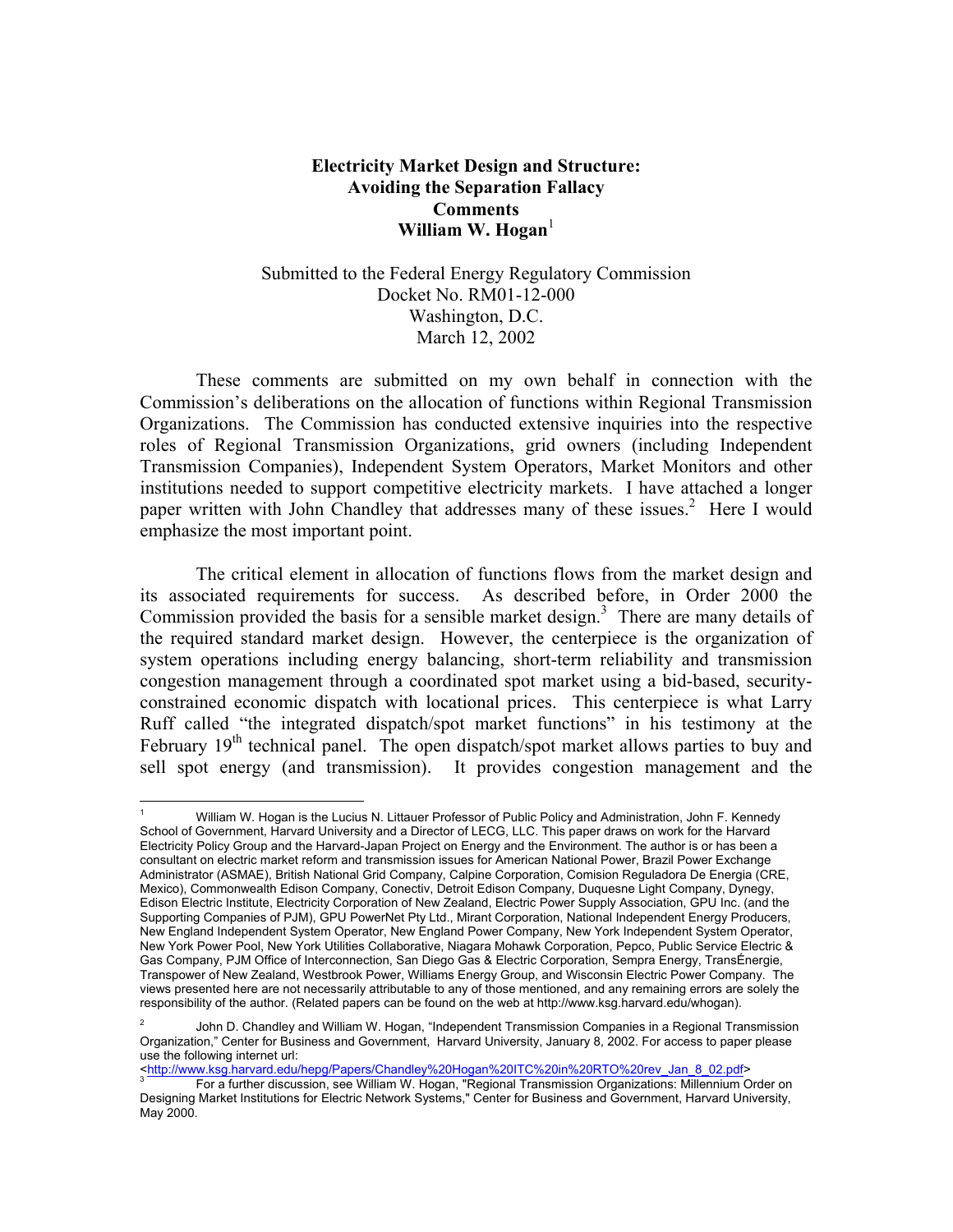balancing market to support bilateral transactions, for which grid usage charges are defined by the difference in locational prices. The design also provides point-to-point financial transmission rights (FTRs) that hedge these congestion-related charges. The locational prices and award of FTRs for grid expansions then support market driven investment. Using the same framework, the RTO can then offer a day-ahead market to augment price certainty and allow FTR exchanges, and it can include a unit commitment service to reduce risks and support real-time reliability. This successful approach is the core of the market design in the Northeast markets and is the model that the Commission should expect and support.

In the flood of information and recommendations the Commission receives, there is always a risk that the critical components of this design might be lost or blurred. In particular, there is the possibility that some might recommend that elements of this centerpiece of successful competitive electricity markets be separated and assigned to different entities. One version of this would be to assign some of the components of the integrated dispatch functions to one or more grid owners, on the assumption that "grid operations" can be separated from "market operations." Another version of this that has been suggested by NERC would be to assign reliability-related components of the same integrated dispatch functions to different entities, such as a "reliability authority" and an "interchange authority," while having a separate "balancing authority" and perhaps a separate "Transmission Service Provider." Again, the erroneous assumption is that transmission operations and reliability functions can be meaningfully separated from short-run market functions. They cannot. *All of these versions for separating inherently integrated functions would be a mistake*.

In the successful Northeastern markets, system operations, short-run reliability functions and market operations all flow from the same dispatch functions. They are coordinated by the RTO/ISO in an integrated and internally consistent manner. All the pieces must work together. Hence, although I believe the Commission knows all this, I submit these comments to ensure that the record is unambiguous.

This is not a new issue. As we now know from painful and expensive experience, the decision to separate system operations from short-term markets in California was a failure. In 1995, parties proposed creation of a separate California independent system operator (CAISO) to manage transmission operations and maintain reliability and a separate power exchange (PX) to coordinate a spot market. I wrote then at length about the "separation fallacy."<sup>4</sup> "Short-term dispatch and short-term transmission are two sides of the same coin. They cannot be separated, but should be designed to support an efficient, non-discriminatory spot market administered by an independent system operator. To do otherwise would unnecessarily increase costs, create hidden subsidies and require more regulation." (p. 26) That argument was opposed by the proponents of

<span id="page-1-0"></span><sup>1</sup> 4 William W. Hogan, "A Wholesale Pool Spot Market Must Be Administered by the Independent System Operator: Avoiding the Separation Fallacy," Electricity Journal, December 1995, pp.26-37.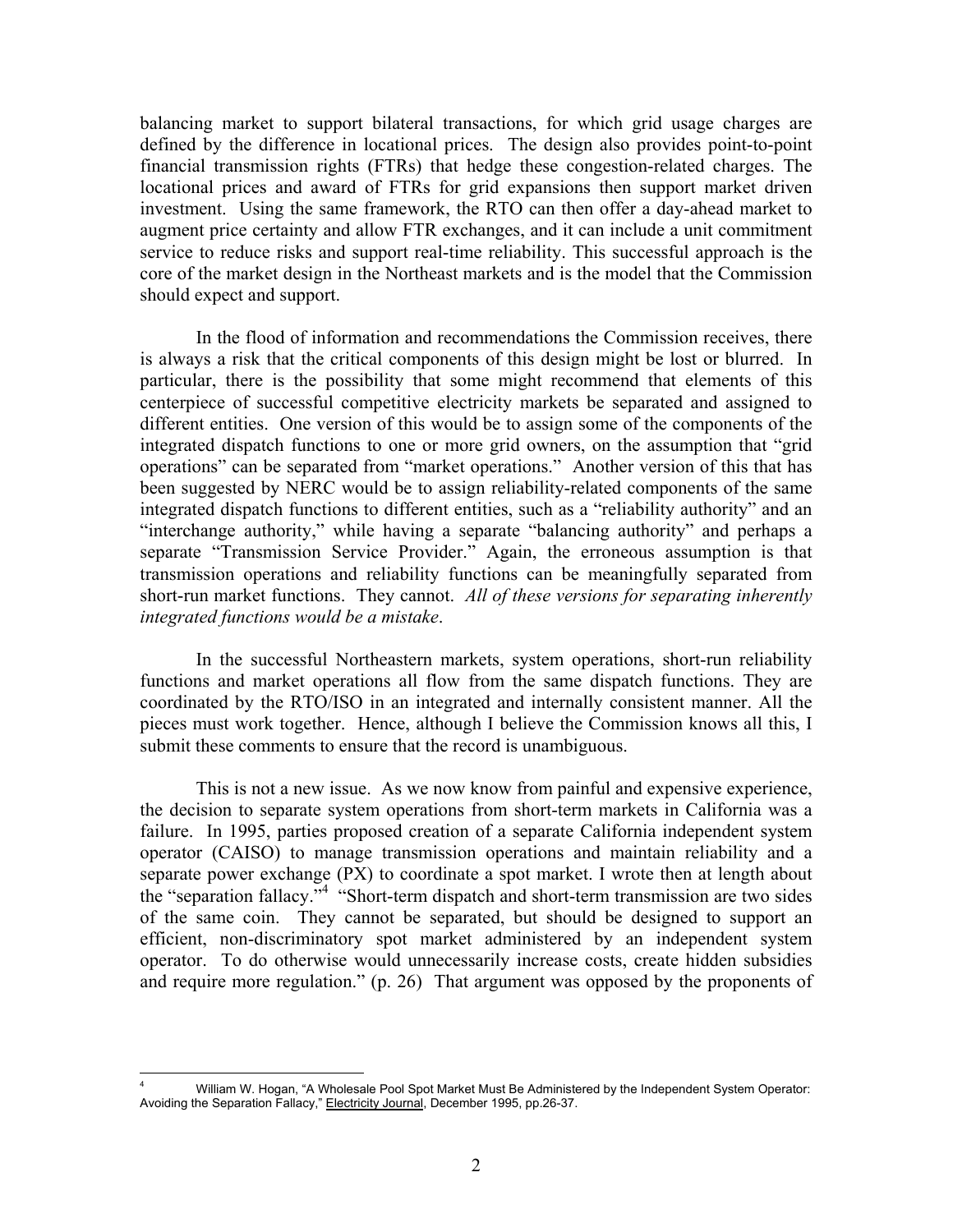the fallacy.<sup>5</sup> The Commission's later orders addressed the unhappy results of the market separation experiment in the original California market design.<sup>[6](#page-2-1)</sup>

The discussion from that time long ago is still relevant today as the Commission allocates the functions among the various institutions. A regret from my earlier critique is that I understated the seriousness of the problems that would unfold from a market design built on the separation fallacy, but the analysis still holds. To make clear the central importance of this issue, I repeat several parts of that article to reiterate the points and make them more accessible as part of the current record. The terminology of 1995 was slightly different than that in use today, but the "pool" model is close to the Northeast market model in PJM and New York (and soon New England) and the independent system operator can be viewed as the RTO.

The basic separation fallacy supposes that in a restructured market environment it is possible and desirable to view system operations as distinct engineering activities that should not recognize or interact with the market:

**"**The Separation Fallacy

This call for a system operator that is independent of the participants in the market has been recast of late into the dangerous notion that the ISO must also be independent of the spot market itself. There have been some recent assertions by some of the supporters of the Memorandum of Understanding in California, most notably a number of power marketers, that any pool-based spot market in electricity should be organized in a power exchange (PE**)** that is strictly separated from the activities of the independent system operator. The argument is that the system operator should provide transmission services to everyone without any involvement in operating the PE dispatch and the associated spot market. Most significantly, these parties urge that the independent system operator should not receive any bidding information, perform any economic dispatch, or determine any spot market prices.

This is a seriously flawed idea. No commercial or technical case can be made for separating operation of a spot market into distinct PE and

<span id="page-2-0"></span><sup>5</sup> <sup>5</sup> "Professor Hogan can also be read to suggest that the ISO should become the 'pool' by taking schedules which include not just quantity information, but also include price information so that the ISO can select 'the most economically efficient' requests from among the schedules, as if the schedules were bids into the pool. This proposal would essentially re-create the pool in the guise of the ISO. Again, there can be no doubt that the parties intended to foreclose this situation. Indeed, the parties went to great lengths in the MOU to allow buyers and sellers to purchase unbundled transmission rights, to make quantity-only schedules, and not to disclose pricing information to the ISO or subject their transactions to 'economic dispatch.'" Enron et al., "Comments of Enron Capital & Trade Resources, Wickland Power Services, Destec Power Services, inc., Illinova Power Marketing, Inc., Coastal Electric Services, and Electric Clearinghouse, Inc., on the Memorandum of Understanding filed September 11, 1995," dated October 2, 1995, and filed with the CPUC, p. 13.

<span id="page-2-1"></span><sup>6</sup> The early problems in market design and congestion management resulted in the Commission's order finding the system "fundamentally flawed." See Federal Energy Regulatory Commission, "Order Accepting for Filing in Part and Rejecting in Part Proposed Tariff Amendment and Directing Reevaluation of Approach to Addressing Intrazonal Congestion," Docket ER00-555-000, 90 FERC 61, 000, Washington DC, January 7, 2000, p. 9. See also Federal Energy Regulatory Commission, "Order Denying Requests for Clarifications and Rehearing," 91 FERC 61, 026, Docket ER00- 555-001, Washington DC, April 12, 2000, p. 4.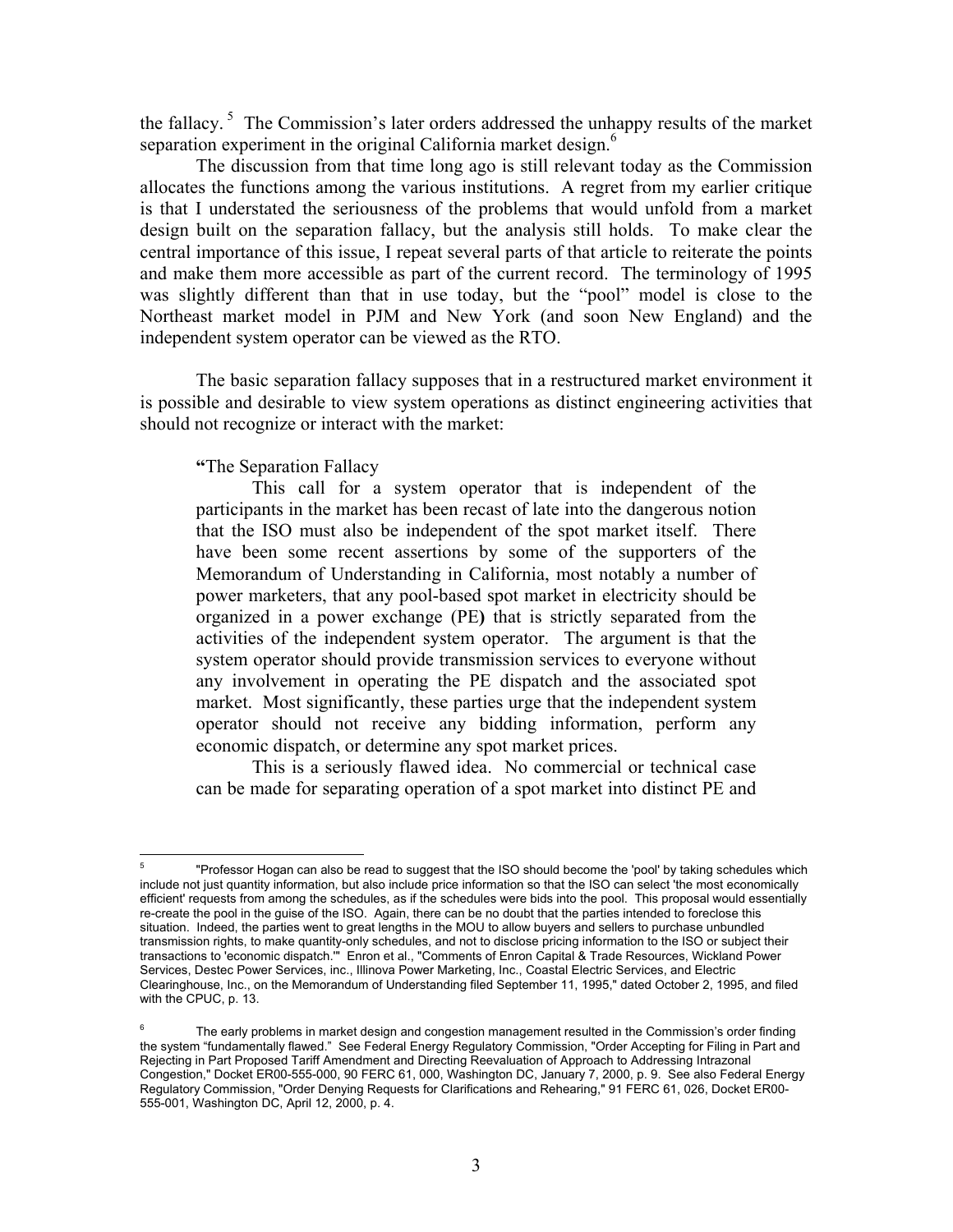ISO functions**.** There are, by contrast, very compelling reasons for keeping these functions together." (p. 27)

The flaw in the logic of separation arises from a misunderstanding of the nature of electric systems, the role and tools of dispatch, and the connections with efficient pricing:

"Economic Dispatch. The short-term complexity of the interactions in the transmission grid requires the ISO to adjust the dispatch to meet transmission constraints and maintain balance in the system. The criterion for adjusting the dispatch should be to provide the most highly valued use of the grid based on the preferences of those in the market. In other words, users should provide bids, at least incremental and decremental bids around quantity schedules, and the ISO should use this information to determine the most economically rational use of the transmission system for the current dispatch. … Efficient Pricing. The most significant attributable costs are the direct cost of power and the short-term cost of congestion in the transmission grid. The congestion cost arises when transmission constraints force some more expensive plants to operate. This cost of congestion would differ by location. Those causing the congestion at the margin should pay for it, and these prices should apply to everyone." (p. 28)

A persistent source of frustration then and now was the repeated attempt by many to imply that this coordinated spot market would somehow be incompatible with a wide range of bilateral schedules and transaction:

"As has been explained many times – and about as many times ignored or misrepresented – this approach is fully compatible with any kind of bilateral transactions that could be made, without cost-shifting and without discrimination in favor of certain market participants. In fact, this approach expands the options of everyone in the market by making a virtue out of the necessity of central coordination." (p. 28)

By now the experience of the Northeast market model where, for example, the PJM western hub has become the most liquid trading market in the country should have killed this argument and shown how the coordinated spot market facilitates rather than inhibits bilateral trading.

"The use of an economic dispatch with locational prices is precisely a means to ensure that both the spot-market bids and bilateral transactions are treated in the same way. Basing the payments for transmission opportunity costs on the locational price differences eliminates any bias in favor of *or against* the spot market." (p. 30, emphasis in original)

The dangers of the separation fallacy, both in increasing costs and creating opportunities for exploitation of the market flaws, were anticipated.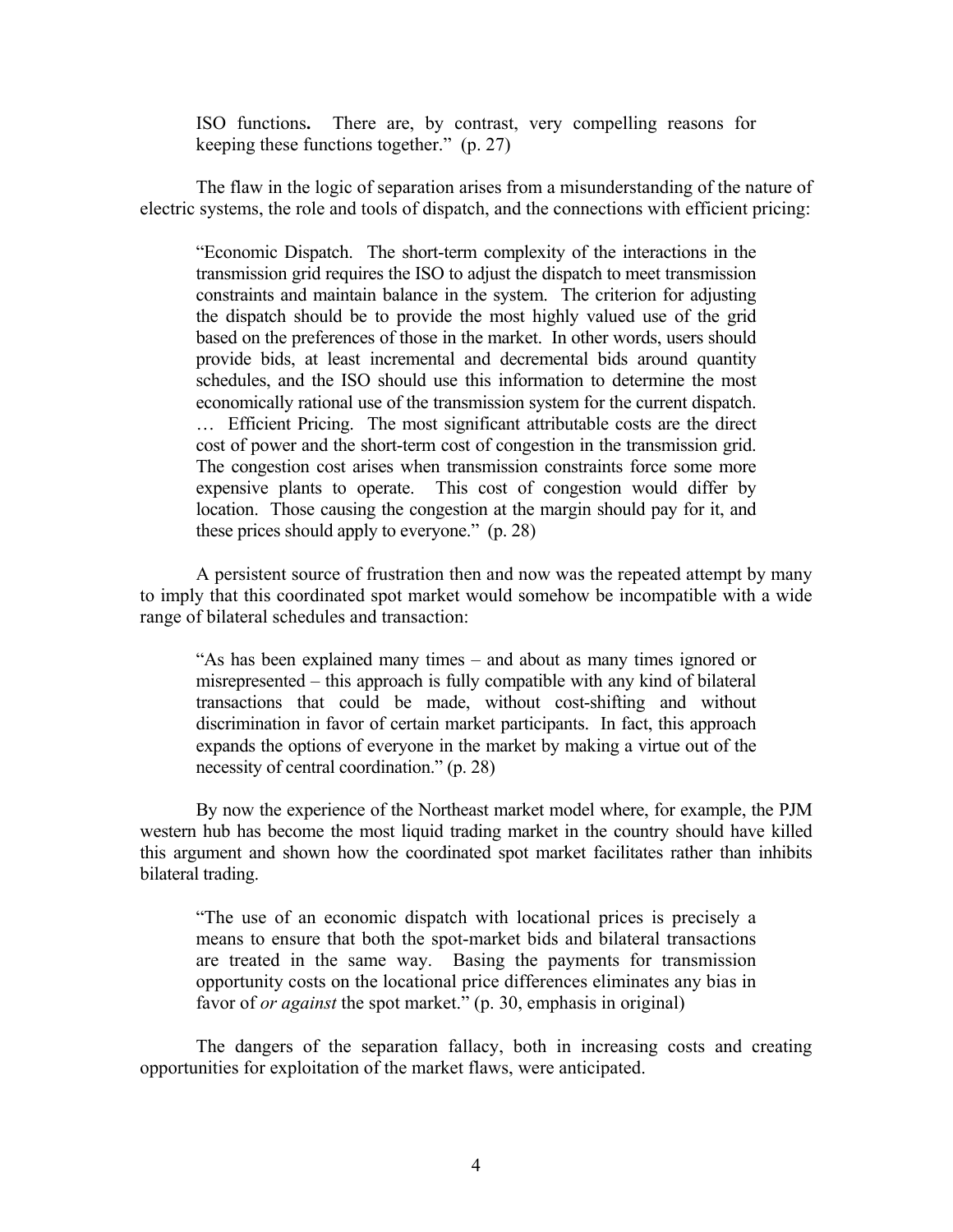"Both the inefficient dispatch and the inconsistent transmission prices would raise total costs. They would also create substantial arbitrage opportunities for brokers and other unregulated middlemen who could exploit the inefficiencies that the dichotomy created. Prices would be out of balance with reality, creating profits out of cost-shifting opportunities. The details would vary, but the incentives would be similar to those created by the familiar problem of inconsistent pool pricing under "split savings." Even when the pool dispatch is least cost, pricing in conflict with market opportunity costs can create artificial arbitrage opportunities that will be exploited by competitive market participants. In the further absence of a least-cost dispatch, the difficulties would be compounded. Only the few who stand to benefit from these intentional complications and restrictions of the market could view this as good public policy." (p. 32)

Today we know that this prediction underestimated the scope of the opportunities to exploit the rules in ways that worked against effective market operation.

Nonetheless, the persistence of the separation fallacy is surprising. One device to avoid efficient market design is to try for compromise where the substance of good design is claimed but the overt design seems to support market separation. This common political practice of using obfuscation to cover disagreements is especially dangerous in the context of the spot market where it is required that the pieces fit together. This is not a good place to mumble. The ideas are complicated enough and clarity is needed:

"There have been attempts to circumvent these difficulties by redefining the roles of the ISO and the PE so that the PE does nothing more than agree on the rules that have to be implemented by the ISO, hence the PE transforms into the ISO's governance mechanism. However, the operating into the ISO's governance mechanism. responsibilities of the PE would be reduced to the dictum "don't just do something, stand there." All the operating responsibility would be vested in the ISO.

While this outcome presents no problem in theory, in practice it is laden with danger. Supporters of the separation fallacy do not want this outcome, and could at every opportunity use any paper differences between a PE and the ISO to create real differences. With any vagueness in the language, the door to mischief would be open. It would require too much diligence on the part of regulators and others to simultaneously maintain and eviscerate the cosmetic separation." (p. 36)

The implication of the analysis and subsequent experience is clear enough. The bottom line then and now is to avoid the separation fallacy:

## Summary -

Economic dispatch arose as a solution to a real problem, special to electric networks. That problem does not go away with the introduction of competition, and should not be swept under the rug. Furthermore, efficient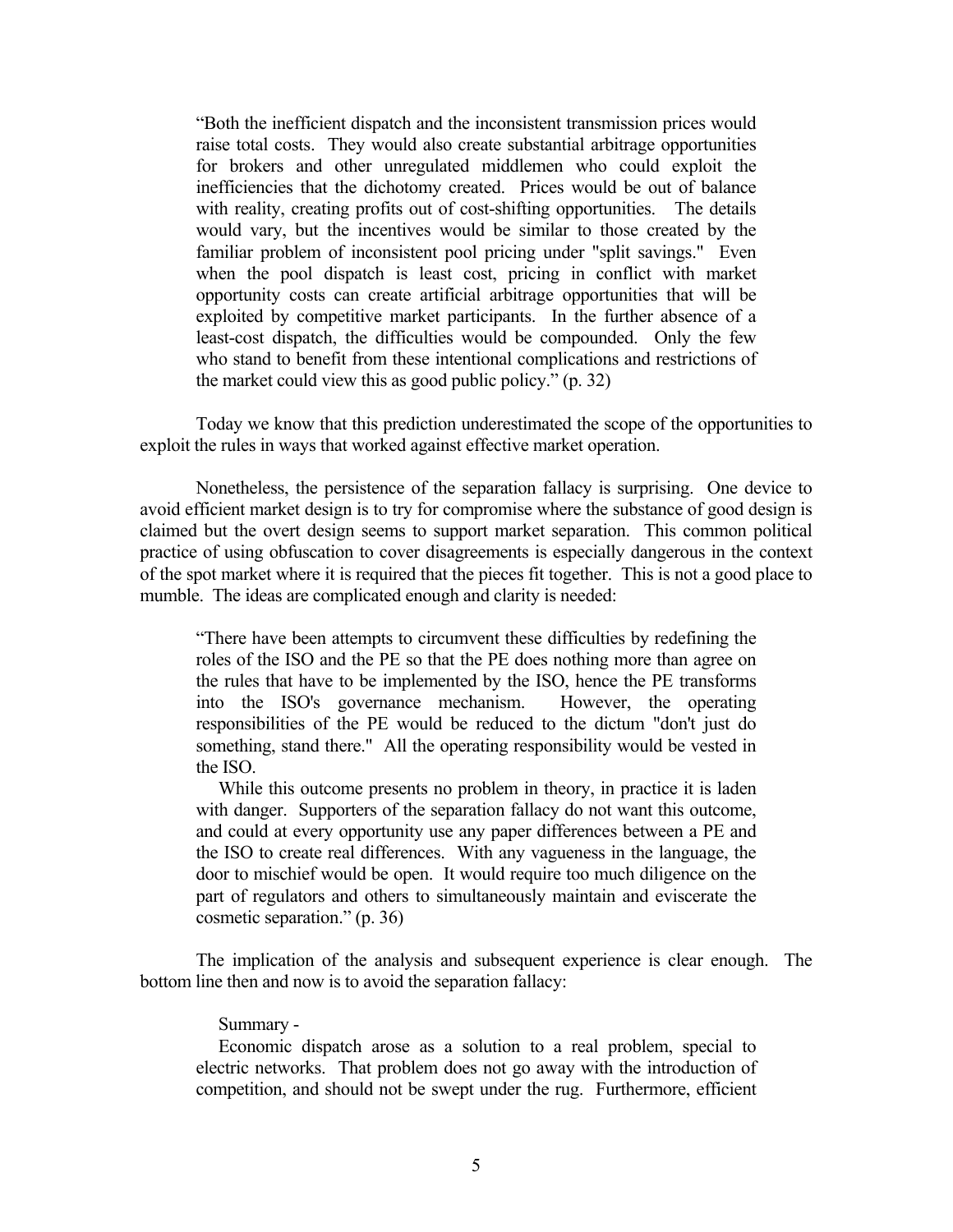pricing of transmission usage is an essential support of the competitive electricity market and widespread customer choice. To ensure nondiscrimination, the system operator must be truly independent of individual market participants. To ensure efficiency, the ISO must have information about the relative value of alternative uses of the transmission grid. Transmission access, operation and pricing in a competitive electricity market with customer choice require a network-based approach that goes beyond traditional concepts of transmission management. In the face of transmission constraints, use of the system would include pricing to reflect congestion or redispatch costs. These short-term transmission prices would differ by location and would apply to all users of the system. The congestion prices would be obtained as a byproduct of the determination by the ISO of the constrained dispatch to reflect the least-cost method of meeting the constraints while balancing supply and demand. Efficiency and nondiscrimination can co-exist with both bilateral transactions and a pool, but only if the ISO is given the appropriate tools to harness rather than handcuff the management of transmission constraints. The Poolco model of an ISO providing a bid-based economic dispatch, charging locational spot prices, and administering a system of transmission congestion contracts is the *only* internally consistent and workable approach that has been described for operating an efficient, non-discriminatory competitive electricity market in the presence of complex network interactions. The separation fallacy, innocuous on the surface, strikes at the heart of the matter by preventing the ISO from getting or using the information essential to accomplish this worthy objective.

The separation fallacy is seriously wrong." (p. 36-37)

The Commission is on the right track with Order 2000. The need is for a standard market design built on the Northeast model. The key feature is that the independent system operator must administer the spot market using a bid-based, security-constrained economic dispatch with locational prices. This design can support bilateral transactions charged at the difference in locational prices, provide point-to-point financial transmission rights, and support market driven investment.

I submit these comments in support of the record and to further the policy direction that the Commission appears to be following. The sooner we get this issue behind us, the sooner we can turn to other important matters like transmission investment, market power mitigation, and so on.

**Attachment:** John D. Chandley and William W. Hogan, "Independent Transmission Companies in a Regional Transmission Organization," Center for Business and Government, Harvard University, January 8, 2002.